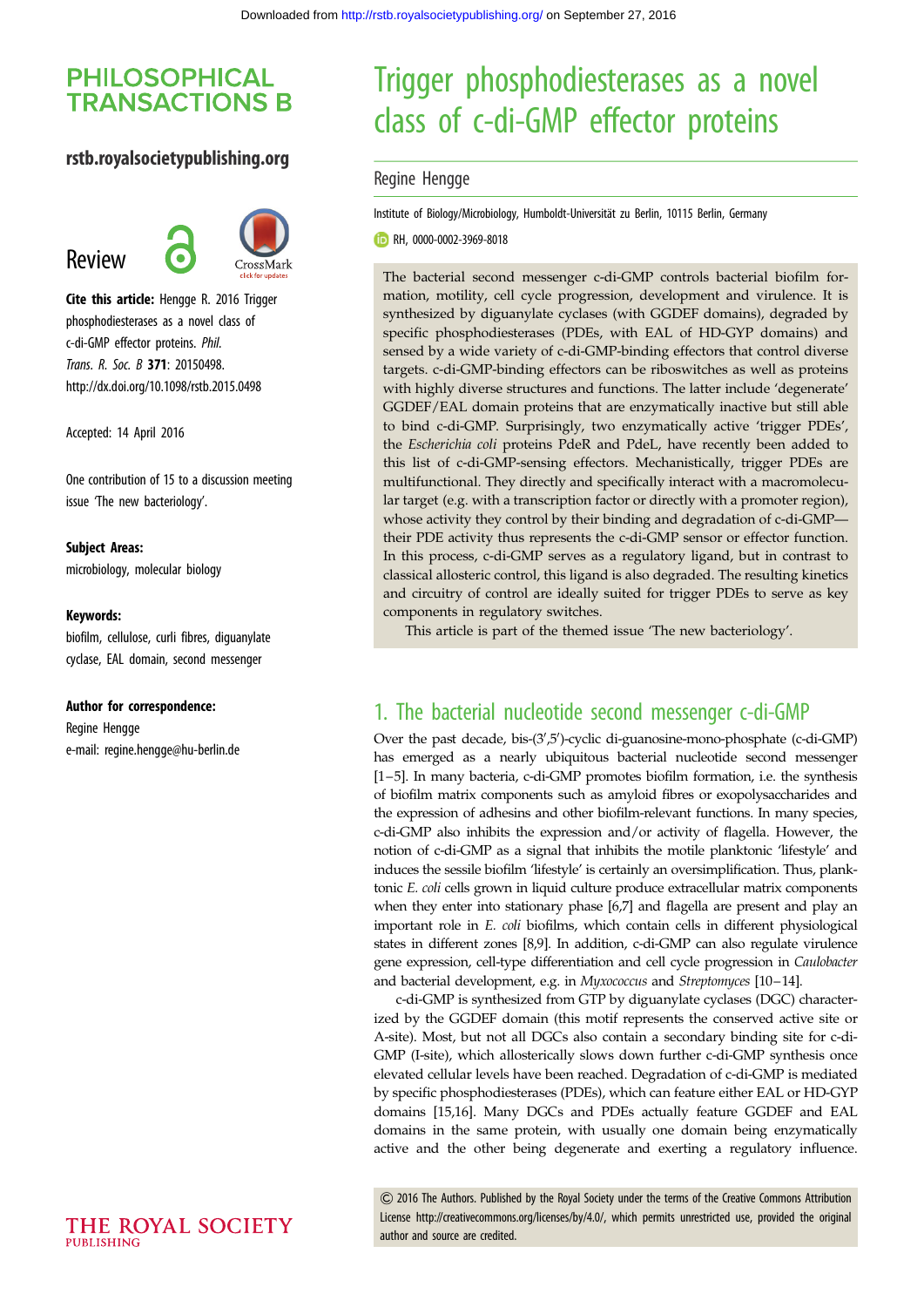2

A majority of these enzymes harbour diverse N-terminal sensory input domains that control their activities in response to intra- or extracellular signals. These include two-component receiver, PAS, GAF, globin sensor, various light-sensing as well as distinct membrane-integral MASE, CHASE or GAPES domains [[17](#page-5-0)–[21](#page-5-0)].

c-di-GMP signalling has become a top research priority in the field of molecular microbiology since its function is of unprecedented complexity in bacterial second messenger signalling. In particular, two features have led to novel paradigms, i.e. (i) the multiplicity of DGCs and PDEs in single species [[3](#page-5-0)] and (ii) the diversity of c-di-GMP-sensing effector or receptor components [[22,23](#page-5-0)].

# 2. Multiplicity of DGCs and PDEs and 'local' c-di-GMP signalling

Genome sequencing has revealed a surprising abundance of GGDEF/EAL domain-encoding genes in the genomes of many bacterial species, in particular in gamma-proteobacteria [\[24](#page-5-0)]. For instance, the pangenome of E. coli (as known in 2015) includes 35 genes encoding GGDEF/EAL domains. Among the 29 such genes of the well-characterized laboratory strain E. coli K-12, 12 encode DGCs and 13 encode PDEs [[21](#page-5-0),[25](#page-5-0)]. The multiplicity of DGCs and PDEs in single species as well as frequent observations that knocking out a particular DGC or PDE can lead to a clearcut phenotype—not observed with knock-out mutations in other such genes in the same species—has spurred hypotheses about 'local signalling' based on highly specific direct protein–protein interactions. This would allow distinct 'c-di-GMP control modules' to operate in parallel and generate different outputs. Even 'local c-di-GMP pools' separate from the overall cellular c-di-GMP pool have been considered, but experimental evidence for this possibility has been lacking so far [\[2](#page-5-0),[3,26](#page-5-0)].

Highly specific direct contacts between DGCs, PDEs and their effector and target components have been amply documented [[10,27](#page-5-0)–[32\]](#page-5-0). Within these complexes, protein–protein interactions can have a scaffolding function, i.e. serve to establish close proximity between a DGC, i.e. a local source of c-di-GMP, and the thereby preferentially served c-di-GMP-binding effector component. A recently reported example is the DGC GcbB in Pseudomonas fluorescens, which directly docks onto the membrane-integral c-di-GMP effector LapD, which promotes biofilm formation by inhibiting the proteolytic release of a surface adhesin [\[29\]](#page-5-0). In addition, protein–protein interactions within a c-di-GMP signalling module can assume regulatory functions, i.e. directly activate or inhibit molecular functions of the partner proteins. This principle is illustrated by the PdeR/DgcM/MlrA complex in E. coli [\[30\]](#page-5-0), which at the same time has provided the paradigm for a c-di-GMP-sensing trigger PDE (PdeR) and is therefore described in detail in §4.

### 3. c-di-GMP-binding effectors

An intracellular second messenger such as c-di-GMP has to be sensed, i.e. bound by a specific effector component or receptor that interacts with a specific target to exert cellular effects. There is a striking diversity of c-di-GMP effectors and targets—as a consequence, virtually any kind of process in a bacterial cell can be controlled by c-di-GMP [\(figure 1](#page-2-0)).

In principle, c-di-GMP, which can adopt different monomeric and dimeric conformations [\[23](#page-5-0)], can interact with RNAs, i.e. riboswitches, or diverse classes of proteins. Riboswitches are usually located in the untranslated 5' regions of mRNAs (5'-UTR) and can fold into different conformations depending on c-di-GMP binding, which can promote or inhibit transcriptional termination, translation or even self-splicing of the mRNA [\[51](#page-6-0)–[53](#page-6-0)].

Among the highly diverse c-di-GMP-binding effector proteins, PilZ proteins have been most thoroughly studied [[23,](#page-5-0)[40](#page-6-0) –[42,54](#page-6-0),[55\]](#page-6-0). The PilZ domain, which can bind monomers or dimers of c-di-GMP, serves as a flexible adaptor domain that couples c-di-GMP-sensing to a variety of proteins that, for instance, serve to inhibit flagellar rotation or are part of exopolysaccharide synthesis and extrusion systems [[43](#page-6-0)–[45,56,57](#page-6-0)]. Also several types of bacterial transcription factors (TF) directly use c-di-GMP as a ligand for allosteric regulation of their activity and thereby control genes involved in biofilm matrix production, flagella expression, development or virulence [\[33,36](#page-5-0),[37](#page-5-0),[58\]](#page-6-0). The c-di-GMP-binding YajQ protein directly interacts with a LysR-like TF and seems to represent another type of adaptor that couples c-di-GMP sensing to an output activity, i.e. transcription initiation [\[38](#page-5-0)]. Additional recently identified c-di-GMP-binding proteins with highly specific functions are the exopolysaccharide synthase and secretion pore PgaC/ PgaD in E. coli [\[46](#page-6-0)], the flagellum component and export ATPase FliI and the ribosomal modification protein RimK in plant-associated Pseudomonas species [\[47,59](#page-6-0)] and the proteinkinase/phosphatase CckA, which acts as a master regulator of cell cycle progression in C. crescentus [\[60](#page-6-0)].

Furthermore, degenerate GGDEF or EAL domains that can bind c-di-GMP, but are enzymatically inactive, can serve as c-di-GMP effectors. Examples include the degenerate GGDEF domain protein PopA in C. crescentus, which binds c-di-GMP via its intact I-site and thereby controls proteolysis of the cell cycle inhibitor and global developmental regulator CtrA [\[48](#page-6-0)], or the degenerate EAL domain protein LapD, the transmembrane biofilm regulator in P. fluorescence already mentioned above [\[61](#page-6-0)].

# 4. Trigger PDEs as a novel class of c-di-GMPsensing effector proteins

Quite unexpectedly, a particular class of enzymatically active EAL domain proteins has recently been added to the growing list of c-di-GMP-sensing effectors, with PdeR (formerly YciR) of E. coli as the prototype [\[30](#page-5-0)]. These c-di-GMP-sensing 'trigger PDEs' are more than simple PDEs and in fact combine a number of functions: they (i) control the activity of a macromolecular target (another protein or a promoter region on the DNA) by direct and specific interactions in a manner that is modulated by (ii) their binding and degradation of c-di-GMP (i.e. their PDE function), which therefore represents (iii) the c-di-GMP sensor or effector function. Thus, their primary function is the control of activity of another macromolecule by direct interaction, while their PDE activity is a secondary function that modulates the primary activity. Appreciating the full function of these proteins thus requires a change of perspective, as initially we recognize and classify them as carriers of intact EAL domains and therefore just PDEs.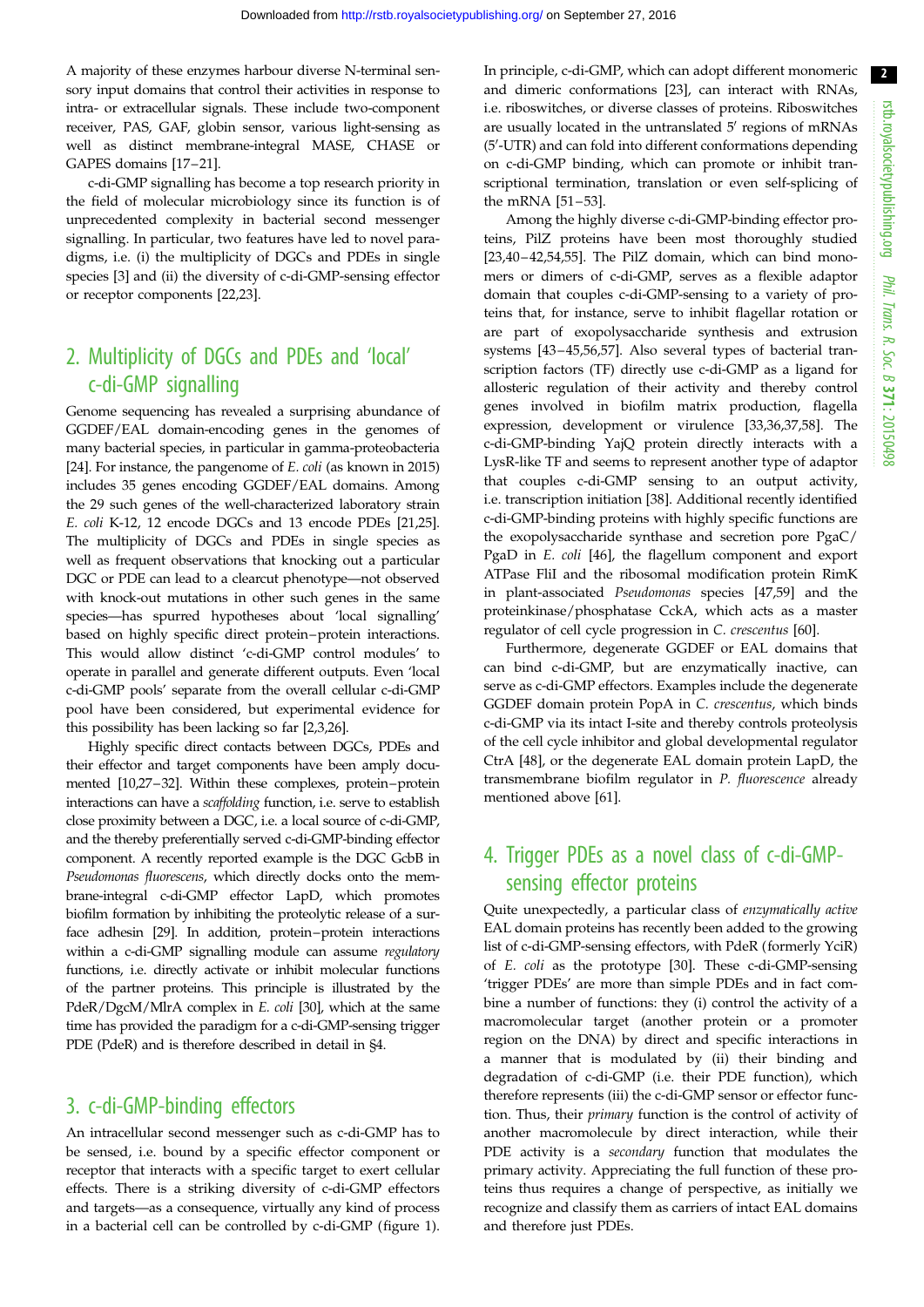<span id="page-2-0"></span>

Figure 1. Diversity of c-di-GMP-binding effectors. Proteins (circles or ovals) that belong to a variety of different protein families as well as RNAs, i.e. 5'-untranslated regions of mRNAs (riboswitches; irregularly shaped star), can bind c-di-GMP with affinities ranging over three orders of magnitude ( $K_d$  between low nanomolar and low micromolar). Classical TFs (labelled in yellow) allosterically regulated by c-di-GMP include the AAA + ATPase FleQ [\[33\]](#page-5-0), PelD [\[34\]](#page-5-0) and the MerR-like regulator BrlR [[35](#page-5-0)] found in Pseudomonas aeruginosa, the CRP-like virulence regulator Clp in Xanthomonas campestris [[36](#page-5-0)] and BldD, a master regulator of Streptomyces development [\[37\]](#page-5-0). YajQ [[38](#page-5-0)] and PilZ [[39](#page-6-0) – [45\]](#page-6-0) are small c-di-GMP-binding proteins or domains of larger proteins that serve as versatile adaptors or coupling factors between c-di-GMP and complex targets with diverse output functions. PgaC/D is a synthase and secretion system for the exopolysaccharide PGA in E. coli that consists of two membrane-integrated proteins whose interaction and therefore activity is stabilized by binding c-di-GMP [[46](#page-6-0)]. Flil is a c-di-GMP-binding component of the P. fluorescens flagellum basal body serving as rotary export ATPase with similarly functioning homologues in other type III secretion systems [[47](#page-6-0)]. While degenerate GGDEF and EAL domain proteins, which are enzymatically inactive but able to bind c-di-GMP, were recognized as c-di-GMP effectors quite a while ago [\[48,49\]](#page-6-0), PdeR and PdeL are active PDEs now termed 'trigger PDEs', whose function as c-di-GMP sensing effectors has only been recently characterized [\[30,](#page-5-0)[50](#page-6-0)] and is described in detail in §§5 and 6, respectively. Note that the array of c-di-GMP-responsive effector components is not exhaustive, but those mentioned here have been chosen to represent different families of proteins.

The multifunctionality of these trigger PDEs is reminiscent of bifunctional 'moonlighting' enzymes already observed many years ago (more recently summarized in [\[62](#page-6-0)]) and, in particular, a subclass of these, for which the name 'trigger enzymes' was proposed because they act as regulatory factors that trigger transcriptional responses [\[63](#page-6-0)]. These bifunctional enzymes (and in some cases transport systems) control gene expression via direct protein –protein or protein –DNA/RNA interactions in response to the availability of the substrates for their enzymatic (or transport) activities, with the substrates being central metabolites as illustrated by the following examples: (i) the prolinedegrading enzyme PutA directly binds to and controls the activity of promoter regions of target genes [\[64](#page-6-0)]; (ii) the apo-form of the iron –sulfur cluster enzyme aconitase binds to iron-responsive elements in mRNAs encoding other tricarboxylic acid cycle enzymes [[65\]](#page-6-0); (iii) the esterase Aes and the  $\beta$ C-S lyase MalY control the transcription factor MalT by direct interaction [\[66](#page-6-0) –[68\]](#page-6-0); and (iv) the phosphotransferase system involved in glucose uptake also binds and sequesters the transcription factor Mlc [\[69](#page-6-0)]. In all cases, the enzymatic activities of these trigger enzymes modulate their direct interactions with other macromolecules (TF, DNA promoter regions or RNA) which results in a control of gene expression.

The c-di-GMP-specific PDE PdeR in E. coli seems the first trigger enzyme found to be involved in second messenger signalling, which makes it a 'trigger PDE' that acts as a novel type of c-di-GMP-sensing effector. In principle, its mode of operation is not so different from other effectors, which are allosterically controlled by c-di-GMP binding. The difference is the fact that a trigger PDE not only binds the ligand, but also degrades it, i.e. it possesses a mechanism to get rid of its ligand and even decrease its cellular concentration. Thus, a trigger PDE not only responds to c-di-GMP, but feeds back onto the level of c-di-GMP, which corresponds to an inherent negative feedback loop. This circuitry renders signalling through a trigger PDE more dynamic—a sustained response depends on continuous synthesis of c-di-GMP by at least one active DGC, since otherwise the trigger PDE would reduce the concentration of the signalling ligand (with kinetics depending on the actual cellular concentration and specific activity of the trigger PDE). On the other hand, a trigger PDE can accelerate switching off even multiple downstream responses to c-di-GMP (mediated by itself as well as by

3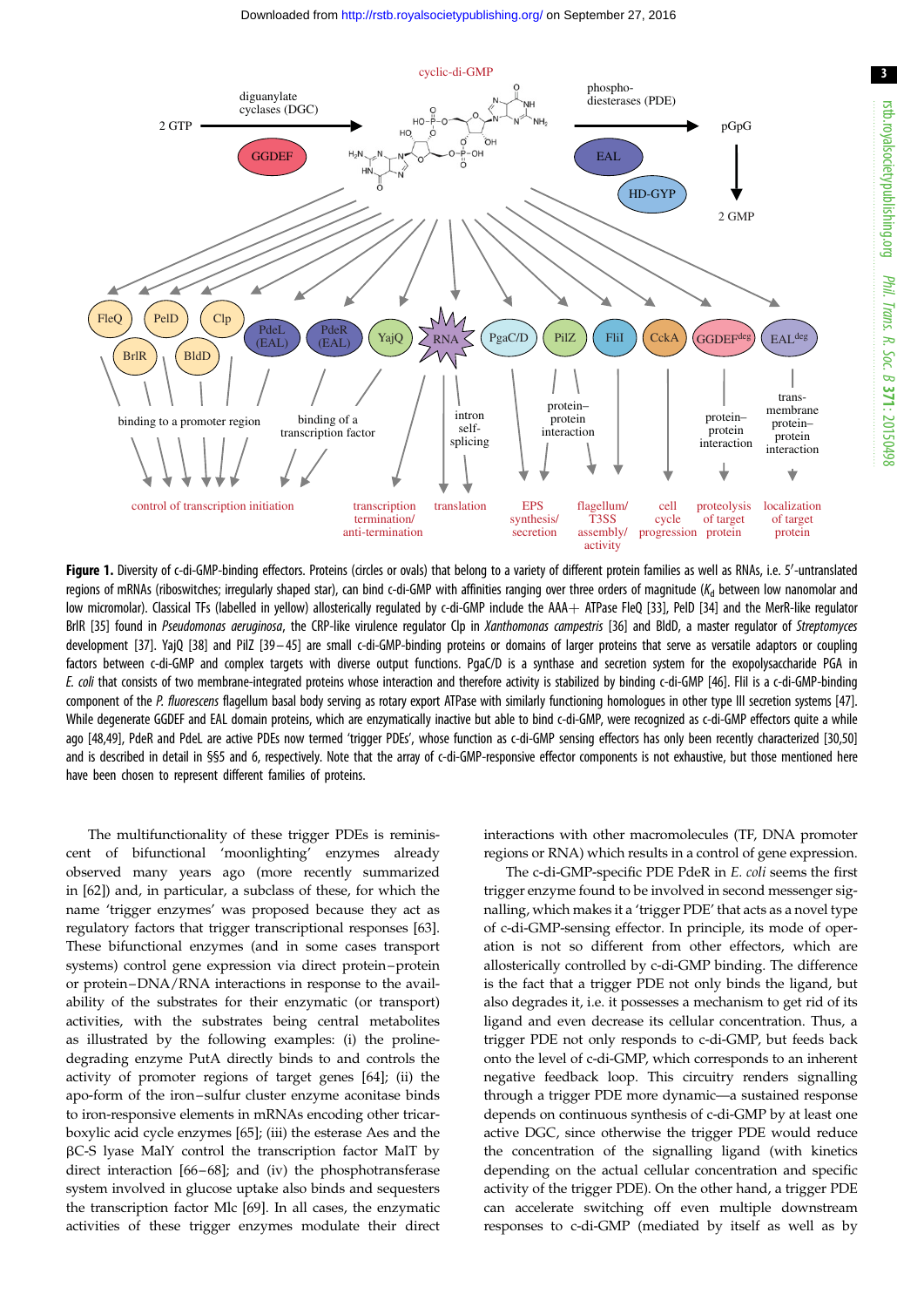4

additional classical allosterically controlled effectors) when second messenger synthesis is reduced owing to changes in environmental or cellular conditions. If its direct control affects the activity of a key transcription factor, a trigger PDE is ideally suited to be the major switch component of a physiologically central signal transduction pathway or network.

With their direct and highly specific macromolecular interactions, trigger PDEs also represent a specific type of local c-di-GMP signalling in which a particular c-di-GMP-related enzyme generates a distinct individual output—without the need to postulate a 'local c-di-GMP pool' (see above). In this perspective paper, however, the focus is on their novel function as c-di-GMP-sensing effectors, which is described in detail in §§5 and 6 using the currently known two trigger PDEs that were both found in E. coli: (i) PdeR, which controls the activity of a protein target—a transcription factor—and whose analysis led to the trigger PDE concept as outlined above [[30](#page-5-0)], and, more recently, (ii) PdeL, which binds to DNA and seems to control gene expression directly [\[50](#page-6-0)].

### 5. PdeR: a trigger PDE throws the switch to turn on biofilm matrix production

PdeR (formerly YciR) is the key player in the molecular switch that turns on biofilm matrix production in E. coli. The direct target of this c-di-GMP-mediated switch mechanism is the expression of the transcription factor CsgD, which is induced in planktonic culture as well as in biofilms when cells enter into stationary phase [\[6,7,30\]](#page-5-0). CsgD directly activates the transcription of csgBAC, i.e. the structural operon for amyloid curli fibre formation, and indirectly controls cellulose synthase activity by activating the expression of DgcC (formerly YaiC, or AdrA in Salmonella) [[70\]](#page-6-0).

The backbone of the regulation of CsgD expression is a feedforward transcription factor cascade that uses the stationary phase sigma factor RpoS ( $\sigma^{\rm S}$ ) as a master regulator and the MerR-like transcription factor MlrA as a highly specific activator of transcription initiation at the csgD promoter [\[6,7,30\]](#page-5-0). MlrA activity is supported by DgcM (YdaM), which—besides producing c-di-GMP—also acts as a direct transcriptional co-activator [[30\]](#page-5-0). c-di-GMP has a regulatory impact at two positions of this hierarchically organized biofilm control network [[3](#page-5-0)]: (i) it controls the activity of MlrA and thereby CsgD expression, which affects the production of both curli fibres and cellulose, and (ii) further downstream in the network, it activates cellulose synthase specifically via DgcC (this additional cellulose-specific control allows cells to vary their curli : cellulose production ratio, i.e. the local composition of the matrix within the biofilm).

The trigger PDE PdeR is the central component of the c-di-GMP switch that controls MlrA activity and thus CsgD expression. In response to the rising c-di-GMP level generated during transition into stationary phase by the RpoS-driven induction of the DGC DgcE (YegE) [[7](#page-5-0)], PdeR allows the equally RpoS-dependent DgcM and MlrA to jointly activate csgD transcription by an intriguing mechanism [\(figure 2](#page-4-0)): it initially inhibits both DgcM and MlrA by direct specific interactions, which are relieved when c-di-GMP levels get high enough for PdeR to efficiently bind and degrade c-di-GMP. Thus, PdeR combines three activities: it is (i) a direct antagonist for DgcM and MlrA, (ii) a PDE and (iii) a sensor of the rising cellular c-di-GMP

level during entry into stationary phase [[30\]](#page-5-0). A key experimental hallmark in delineating this trigger mechanism was the possibility to separate these activities of PdeR genetically: a point mutation in the EAL motif (generated in the natural chromosomal copy of pdeR in order not to disturb stoichiometries of interacting partner proteins) eliminates PDE activity but does not affect its direct interactions—it thus converts PdeR into a constitutive, i.e. no longer c-di-GMP-responsive, 'super-inhibitor' of DgcM and MlrA, which completely eliminates CsgD and curli expression. By contrast, in a pdeR null mutant, expression of CsgD and curli production are very high, yet are equally 'blind' to any variation in the cellular c-di-GMP level [\[30](#page-5-0)].

Mathematical modelling indicated that the DgcE/PdeR/ DgcM/MlrA-mediated c-di-GMP control module can operate as a bistable switch [\[72](#page-6-0)]. The major ingredients generating such behaviour are two feedback loops that stabilize the OFF and ON states, respectively, in csgD transcription ([figure 2\)](#page-4-0): (i) PdeR degrades the inhibitor, i.e. c-di-GMP, of its own inhibition of DgcM and MlrA and (ii) once DgcM gets released from this direct inhibition by PdeR (by sufficient c-di-GMP initially produced by DgcE), it contributes to accumulate c-di-GMP and thus further prevents PdeR from taking over again, i.e. from resuming its inhibition of DgcM and MlrA. This bistable switch is likely to be involved in generating the pronounced heterogeneity of matrix production in slowly growing zones of E. coli macrocolony biofilms [\[8,9](#page-5-0),[73\]](#page-6-0).

Overall, the trigger PDE PdeR is the crucial factor for the decision whether—and where in a biofilm—cells produce extracellular matrix, which in turn generates the elaborate supracellular matrix architecture and thereby sometimes rather spectacular morphology of macrocolony biofilms.

## 6. PdeL: a trigger PDE directly controls gene expression

The E. coli protein PdeL (formerly YahA), which was one of the first EAL domain proteins shown to be an active c-di-GMP-specific PDE [\[74](#page-6-0)], carries an N-terminal LuxR-like domain with a helix– turn –helix (HTH) motif linked to its EAL domain. It is most strongly expressed in growing cells at  $37^{\circ}$ C, suggesting it may be relevant for *E. coli* within the human host [\[75](#page-6-0)]. Binding of c-di-GMP stimulates dimerization of the purified PdeL-EAL domain with the dimer interface promoting the formation of an active catalytic centre [\[76](#page-6-0)].

The presence of the potentially DNA-binding LuxR domain in combination with the c-di-GMP-binding and degrading EAL domain suggested PdeL could be a gene expression-controlling trigger PDE. This possibility raised a number of obvious questions. What is the target gene(s) under control of PdeL? And with a target gene identified, is there an influence of variations in the cellular c-di-GMP level on its regulation of target gene expression that depends on a functionally intact EAL domain? Or, in practical terms, would a point mutation, which eliminates PDE activity but leaves structure and interactions of PdeL intact, result in c-di-GMP-insensitive expression of the target gene?

In a recent report [[50\]](#page-6-0), PdeL was found to activate its own expression. It binds directly to an imperfect palindromic region relatively far upstream in the *pdeL* promoter region, which further downstream also features a binding site for the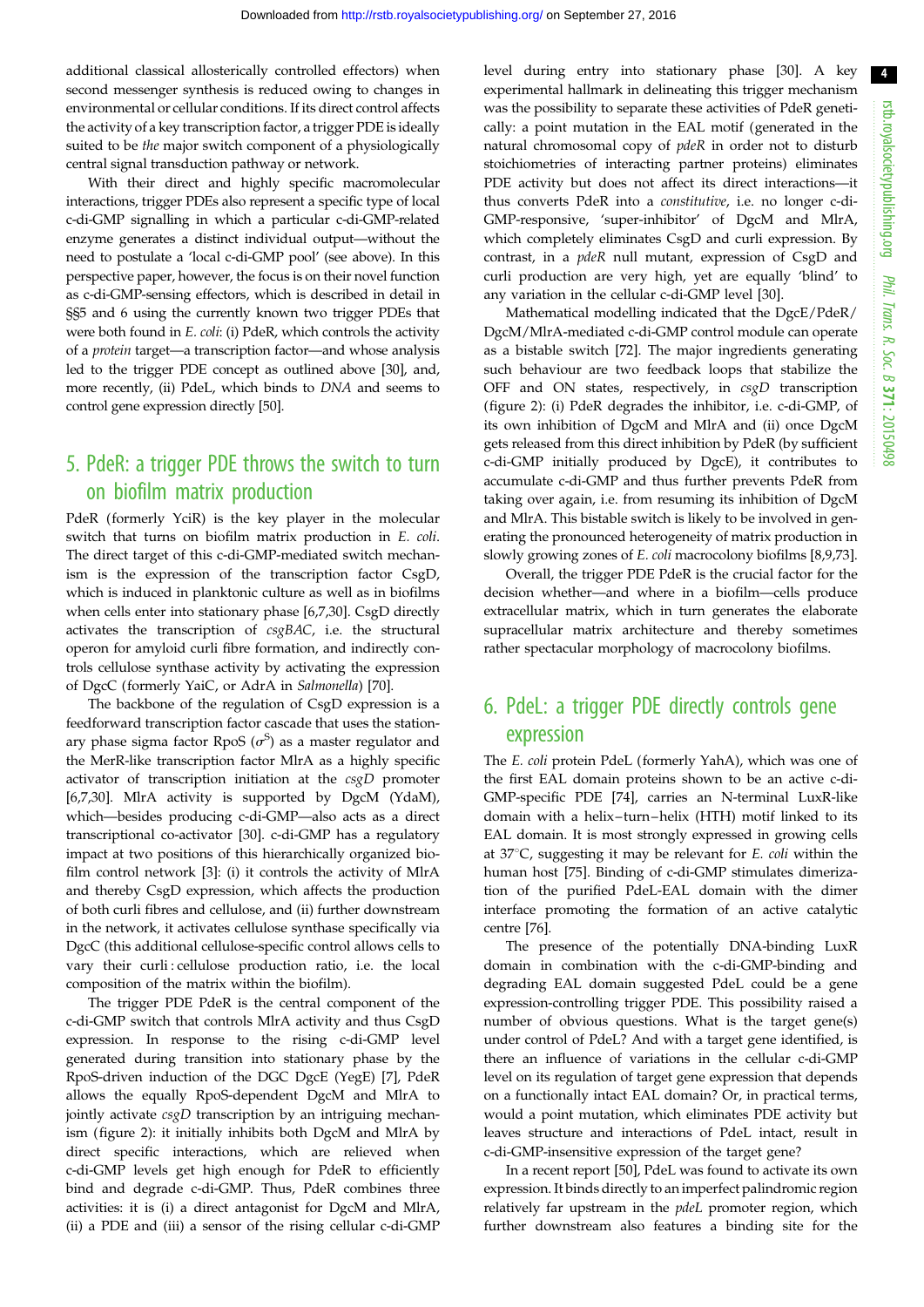<span id="page-4-0"></span>

Figure 2. Regulatory circuits of gene expression exerted by the trigger PDEs PdeR and PdeL of E. coli. (a) At low cellular c-di-GMP levels, PdeR inhibits DgcM and the transcription factor MlrA by direct interaction and, as a consequence, the biofilm regulator CsgD is not expressed. The fact that PdeR also inactivates the inhibitor—i.e. c-di-GMP—of its own inhibitory action on DgcM/MlrA, sets up a positive feedback loop that stabilizes the inhibition of DqcM/MlrA by PdeR (i.e. the CsqD<sup>OFF</sup> state). When c-di-GMP levels increase (e.g. during entry into stationary phase when the RpoS-dependent DgcE is induced, whereas PdeH is no longer expressed and its cellular level decreases), binding and cleavage of c-di-GMP by PdeR releases DgcM and MlrA. This allows DgcM to act as a direct co-activator for MlrA in the transcriptional activation of the csqDEFG operon and to also produce c-di-GMP (representing a positive feedback loop that stabilizes the CsqD<sup>ON</sup> state) [[30](#page-5-0)]. As a transcription factor, CsgD directly activates the expression of the subunits of amyloid curli fibres and indirectly stimulates the production of the exopolysaccharide cellulose. CsgE, CsgF and CsgG are components of the curli secretion machinery [[71](#page-6-0)]. (b) PdeL activates its own expression in a manner that is inhibited by high c-di-GMP levels. In this circuit, two nested positive feedback loops seem to accelerate a decrease of the cellular c-di-GMP levels below a certain threshold: (i) positive autoregulation of PdeL and (ii) as a PDE, PdeL inactivates its own inhibitor c-di-GMP. This circuit could allow rapid and highly efficient switching to low cellular c-di-GMP levels and therefore a rapid stop of expression or activity of biofilm-related functions [[50](#page-6-0)]. For additional details, see §§5 and 6.

transcription factor Cra as noticed earlier [\[77](#page-6-0)]. Intriguingly, positive autoregulation by PdeL was observed only under conditions of low cellular c-di-GMP levels, i.e. was most pronounced in a strain with four DGCs knocked out, but still significant in a wild-type background, when cells were assayed before entry into stationary phase, where c-di-GMP levels increase [[50](#page-6-0),[78\]](#page-7-0). These findings indicate that c-di-GMP binding and degradation somehow interfere with transcriptional activation by PdeL. This in turn may suggest that PdeL is able to oligomerize in two different configurations, i.e. a transcriptionally inactive dimer that is promoted by c-di-GMP-binding and an alternative dimer/oligomer that binds to DNA and promotes transcription as would be expected for a transcriptional regulator of the HTH family. This will have to be clarified in future structural investigations.

In regulatory terms, the negative effect of c-di-GMP on the expression of the c-di-GMP-degrading PdeL and the positive autoregulation of PdeL represents a combination of two positive feedback loops. This complex motif is likely to generate a steep OFF switch—when the c-di-GMP level decreases, PdeL can kick in and further accelerate the disappearance of c-di-GMP. Whether and when this is of physiological relevance has to be shown in further studies. Another interesting question is whether PdeL may regulate additional genes besides its own.

#### 7. Conclusion and perspectives

A conceptual hallmark of the trigger PDE mechanism is the unexpected finding that certain enzymatically active EAL proteins can serve as a novel type of c-di-GMP-sensing effector protein. As a consequence, a potential trigger PDE and therefore effector function has to be considered for any PDE that is found to directly and specifically interact with some macromolecule, which can be a protein, DNA or RNA. In other words, the primary activity of such a PDE may be to control

the function of the bound macromolecule in response to sensing—by binding and degrading—c-di-GMP.

There is no reason to believe that trigger PDEs should be restricted to signal transduction by c-di-GMP. Rather, they might occur also for other second messengers, in particular in species with multiple enzymes that produce and degrade a particular second messenger, as, for instance, observed for cAMP in alpha-proteobacteria or certain mycobacteria [[79,80\]](#page-7-0). Such multiplicity seems to pave the way for the evolution of local signalling. First, simple scaffolding interactions with partner macromolecules can emerge, which may further evolve to have direct regulatory impact, which in turn may become the primary activity of a trigger PDE. The currently known trigger PDEs feature EAL domains, but HD-GYP domain proteins could possibly play a similar role. Another interesting question is whether also DGCs can act as trigger enzymes. Once activated, DGCs seem to operate under conditions of substrate saturation, since cellular levels of GTP are in the low millimolar range [\[81](#page-7-0)] and thus orders of magnitude higher than the usual  $K<sub>m</sub>$  of DGCs (low micromolar). Thus, DGCs are unlikely to serve as GTP sensors, but it is conceivable that in some cases a control of the enzymatic reaction via the sensory input domain or c-di-GMP binding at the I-site of the GGDEF domain may also modulate a direct regulatory interaction with some target protein. In any case, it seems likely that the enzymes that make and break nucleotide second messengers will have more surprises in store for us.

Competing interests. The author declares that she has no competing interests.

Funding. Research in the laboratory of the author mentioned in this paper has been funded by the European Research Council under the auspices of the European Union's Seventh Framework Programme (ERC-AdG 249780 to R.H.) and by the Deutsche Forschungsgemeinschaft (He 1556/13-2 and He 1556/17-1).

Acknowledgements. The author would like to thank Diego O. Serra and Natalia Tschowri for critically reading the manuscript.

5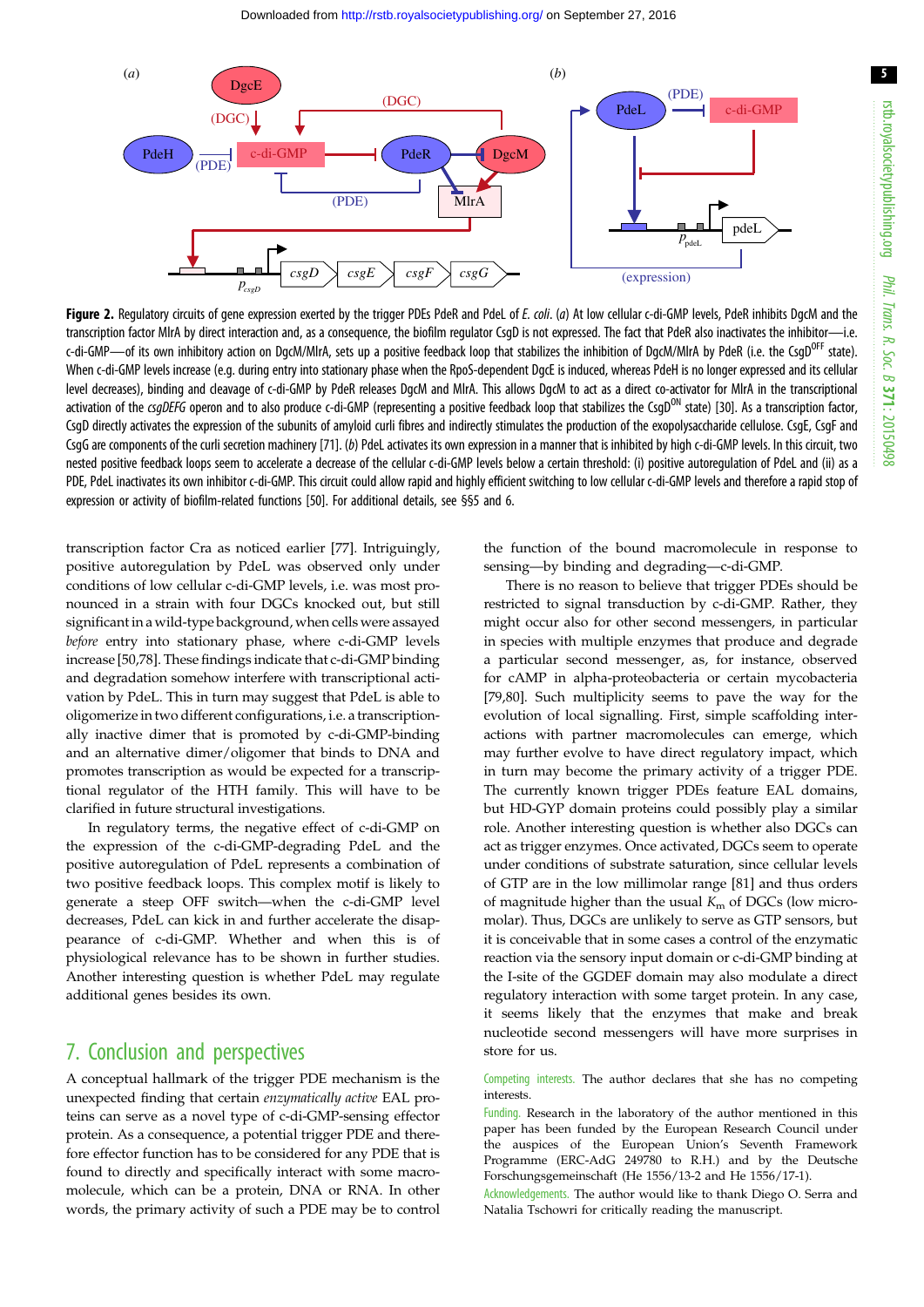### <span id="page-5-0"></span>**References**

- 1. Römling U, Gomelsky M, Galperin MY, 2005 c-di-GMP: the dawning of a novel bacterial signalling system. Mol. Microbiol. 57, 629– 639. ([doi:10.1111/](http://dx.doi.org/10.1111/j.1365-2958.2005.04697.x) [j.1365-2958.2005.04697.x](http://dx.doi.org/10.1111/j.1365-2958.2005.04697.x))
- 2. Jenal U, Malone J. 2006 Mechanisms of cyclic-di-GMP signaling in bacteria. Annu. Rev. Genet. 40, 385– 407. ([doi:10.1146/annurev.genet.40.110405.](http://dx.doi.org/10.1146/annurev.genet.40.110405.090423) [090423](http://dx.doi.org/10.1146/annurev.genet.40.110405.090423))
- 3. Hengge R. 2009 Principles of cyclic-di-GMP signaling. Nat. Rev. Microbiol. 7, 263 – 273. ([doi:10.](http://dx.doi.org/10.1038/nrmicro2109) [1038/nrmicro2109](http://dx.doi.org/10.1038/nrmicro2109))
- 4. Römling U, Galperin MY, Gomelsky M. 2013 Cyclicdi-GMP: the first 25 years of a universal bacterial second messenger. Microb. Mol. Biol. Rev. 77. 1– 52. [\(doi:10.1128/MMBR.00043-12\)](http://dx.doi.org/10.1128/MMBR.00043-12)
- 5. Hengge R, Gründling A, Jenal U, Ryan RP, Yildiz FH. 2015 Bacterial signal transduction by c-di-GMP and other nucleotide second messengers. J. Bacteriol. 198, 15 – 26. ([doi:10.1128/JB.00331-15](http://dx.doi.org/10.1128/JB.00331-15))
- 6. Weber H, Pesavento C, Possling A, Tischendorf G, Hengge R. 2006 Cyclic-di-GMP-mediated signaling within the  $\sigma^S$  network of *Escherichia coli. Mol.* Microbiol. 62, 1014– 1034. ([doi:10.1111/j.1365-](http://dx.doi.org/10.1111/j.1365-2958.2006.05440.x) [2958.2006.05440.x](http://dx.doi.org/10.1111/j.1365-2958.2006.05440.x))
- 7. Pesavento C, Becker G, Sommerfeldt N, Possling A, Tschowri N, Mehlis A, Hengge R. 2008 Inverse regulatory coordination of motility and curlimediated adhesion in Escherichia coli. Genes Dev. 22, 2434– 2446. [\(doi:10.1101/gad.475808](http://dx.doi.org/10.1101/gad.475808))
- 8. Serra DO, Richter AM, Klauck G, Mika F, Hengge R. 2013 Microanatomy at cellular resolution and spatial order of physiological differentiation in a bacterial biofilm. mBio 4, e00103-13. [\(doi:10.1128/mBio.](http://dx.doi.org/10.1128/mBio.00103-13) [00103-13](http://dx.doi.org/10.1128/mBio.00103-13))
- 9. Serra DO, Richter AM, Hengge R. 2013 Cellulose as an architectural element in spatially structured Escherichia coli biofilms. J. Bacteriol. 195, 5540 – 5554. ([doi:10.1128/JB.00946-13\)](http://dx.doi.org/10.1128/JB.00946-13)
- 10. Abel S, Chien P, Wassmann P, Schirmer T, Kaever V, Laub MT, Baker TA, Jenal U. 2011 Regulatory cohesion of cell cycle and cell differentiation through interlinked phosphorylation and second messenger networks. Mol. Cell 43, 550-560. [\(doi:10.1016/j.molcel.2011.07.018\)](http://dx.doi.org/10.1016/j.molcel.2011.07.018)
- 11. Dow JM, Fouhy Y, Lucey JF, Ryan RP. 2006 The HD-GYP domain, cyclic di-GMP signaling, and bacterial virulence to plants. Mol. Plant Microbe Interact. 19, 1378 – 1384. [\(doi:10.1094/MPMI-19-1378\)](http://dx.doi.org/10.1094/MPMI-19-1378)
- 12. Cotter PA, Stibitz S. 2007 c-di-GMP-mediated regulation of virulence and biofilm formation. Curr. Opin. Microbiol. 10, 17 – 23. [\(doi:10.1016/j.mib.](http://dx.doi.org/10.1016/j.mib.2006.12.006) [2006.12.006\)](http://dx.doi.org/10.1016/j.mib.2006.12.006)
- 13. Claessen D, Rozen DE, Kuipers OP, Søgaard-Andersen L, van Wezel GP. 2014 Bacterial solutions to multicellularity: a tale of biofilms, filaments and fruiting bodies. Nat. Rev. Microbiol. 12, 115 – 124. [\(doi:10.1038/nrmicro3178](http://dx.doi.org/10.1038/nrmicro3178))
- 14. Bush MJ, Tschowri N, Schlimpert S, Flärdh K, Buttner MJ. 2015 c-di-GMP signaling and the regulation of developmental transitions in

streptomycetes. Nat. Rev. Microbiol. 13, 749– 760. [\(doi:10.1038/nrmicro3546](http://dx.doi.org/10.1038/nrmicro3546))

- 15. Schirmer T, Jenal U. 2009 Structural and mechanistic determinants of c-di-GMP signalling. Nat. Rev. Microbiol. 7, 724– 735. [\(doi:10.1038/nrmicro2203\)](http://dx.doi.org/10.1038/nrmicro2203)
- 16. Bellini D, Caly DL, Mccarthy Y, Bumann M, An S-Q, Dow JM, Ryan RP, Walsh MA. 2014 Crystal structure of an HD-GYP domain cyclic-di-GMP phosphodiesterase reveals an enzyme with a novel trinuclear catalytic iron centre. Mol. Microbiol. 91, 26 – 38. ([doi:10.1111/mmi.12447](http://dx.doi.org/10.1111/mmi.12447))
- 17. Nikolskaya AN, Mulkidjanian AY, Beech IB, Galperin MY. 2003 MASE1 and MASE2: two novel integral membrane sensory domains. J. Mol. Microbiol. Biotechnol. 5, 11 – 16. ([doi:10.1159/000068720\)](http://dx.doi.org/10.1159/000068720)
- 18. Gomelsky M, Klug G. 2002 BLUF: a novel FADbinding domain involved in sensory transduction in microorganisms. Trends Biochem. Sci. 27, 497– 500. [\(doi:10.1016/S0968-0004\(02\)02181-3](http://dx.doi.org/10.1016/S0968-0004(02)02181-3))
- 19. Galperin MY. 2004 Bacterial signal transduction network in a genomic perspective. Environ. Microbiol. 6, 552– 567. [\(doi:10.1111/j.1462-2920.](http://dx.doi.org/10.1111/j.1462-2920.2004.00633.x) [2004.00633.x\)](http://dx.doi.org/10.1111/j.1462-2920.2004.00633.x)
- 20. Tuckerman JR, Gonzalez G, Sousa EHS, Wan X, Saito JA, Alam M, Gilles-Gonzalez M-A. 2009 An oxygensensing diguanylate cyclase and phosphodiesterase couple for c-di-GMP control. Biochemistry 48, 9764– 9774. [\(doi:10.1021/bi901409g\)](http://dx.doi.org/10.1021/bi901409g)
- 21. Hengge R, Galperin MY, Ghigo J-M, Gomelsky M, Green J, Hughes KT, Jenal U, Landini P. 2015 Systematic nomenclature for GGDEF and EAL domain-containing c-di-GMP turnover proteins of Escherichia coli. J. Bacteriol.  $198$ ,  $7 - 11$ . ([doi:10.](http://dx.doi.org/10.1128/JB.00424-15) [1128/JB.00424-15\)](http://dx.doi.org/10.1128/JB.00424-15)
- 22. Krasteva PV, Giglio KM, Sondermann H. 2012 Sensing the messenger: the diverse ways that bacteria signal through c-di-GMP. Protein Sci. 21, 929 – 948. [\(doi:10.1002/pro.2093](http://dx.doi.org/10.1002/pro.2093))
- 23. Chou S-H, Galperin MY. 2016 Diversity of cyclic di-GMP binding proteins and mechanisms. J. Bacteriol. 198, 32 – 46. ([doi:10.1128/JB.00333-15\)](http://dx.doi.org/10.1128/JB.00333-15)
- 24. Galperin MY. 2005 A census of membrane-bound and intracellular signal transduction proteins in bacteria: bacterial IQ, extroverts and introverts. BMC Microbiol. 5, 35. [\(doi:10.1186/1471-](http://dx.doi.org/10.1186/1471-2180-5-35) [2180-5-35](http://dx.doi.org/10.1186/1471-2180-5-35))
- 25. Povolotsky TL, Hengge R. 2015 Genome-based comparison of c-di-GMP signaling in commensal and pathogenic Escherichia coli. J. Bacteriol. 198, 111 – 126. [\(doi:10.1128/JB.00520-15\)](http://dx.doi.org/10.1128/JB.00520-15)
- 26. Ryan RP, Fouhy Y, Lucey F, Dow JM. 2006 Cyclic di-GMP signaling in bacteria: recent advances and new puzzles. J. Bacteriol. 188, 8327– 8334. ([doi:10.](http://dx.doi.org/10.1128/JB.01079-06) [1128/JB.01079-06\)](http://dx.doi.org/10.1128/JB.01079-06)
- 27. Andrade MO, Alegria MC, Guzzo CR, Docena C, Pareda Rosa MC, Ramos CHI, Farah CS. 2006 The HD-GYP domain of RpfG mediates a direct linkage between the Rpf quorum-sensing pathway and a subset of diguanylate cyclase proteins in the phytopathogen Xanthomonas axonopodis pv citri.

Mol. Microbiol. 62, 537– 551. [\(doi:10.1111/j.1365-](http://dx.doi.org/10.1111/j.1365-2958.2006.05386.x) [2958.2006.05386.x\)](http://dx.doi.org/10.1111/j.1365-2958.2006.05386.x)

- 28. Bobrov AG, Kirillina O, Forman S, Mack D, Perry RD. 2008 Insights into Yersinia pestis biofilm development: topology and co-interaction of Hms inner membrane proteins involved in exopolysaccharide production. Environ. Microbiol. 10, 1419– 1432. [\(doi:10.1111/j.1462-2920.2007.](http://dx.doi.org/10.1111/j.1462-2920.2007.01554.x) [01554.x](http://dx.doi.org/10.1111/j.1462-2920.2007.01554.x))
- 29. Dahlström KM, Giglio KM, Collins AJ, Sondermann H, O'toole GA. 2015 Contribution of physical interactions to signaling specificity between a diguanylate cyclase and its effector. mBio 6, pe01978-15. [\(doi:10.1128/mBio.01978-15\)](http://dx.doi.org/10.1128/mBio.01978-15)
- 30. Lindenberg S, Klauck G, Pesavento C, Klauck E, Hengge R. 2013 The EAL domain phosphodiesterase YciR acts as a trigger enzyme in a c-di-GMP signaling cascade in E. coli biofilm control. EMBO J. 32, 2001– 2014. [\(doi:10.1038/emboj.2013.120](http://dx.doi.org/10.1038/emboj.2013.120))
- 31. Ryan RP, Mccarthy Y, Andrade M, Farah CS, Armitage JP, Dow JM. 2010 Cell-cell signaldependent dynamic interactions between HD-GYP and GGDEF domain proteins mediate virulence in Xanthomonas campestris. Proc. Natl Acad. Sci. USA 107, 5989– 5994. ([doi:10.1073/pnas.0912839107\)](http://dx.doi.org/10.1073/pnas.0912839107)
- 32. Tuckerman JR, Gonzalez G, Gilles-Gonzalez M-A. 2011 Cyclic di-GMP activation of polynucleotide phosphorylase signal-dependent RNA processing. J. Mol. Biol. 407, 633– 639. ([doi:10.1016/j.jmb.](http://dx.doi.org/10.1016/j.jmb.2011.02.019) [2011.02.019](http://dx.doi.org/10.1016/j.jmb.2011.02.019))
- 33. Baraquet C, Harwood CS. 2013 Cyclic diguanosine monophosphate represses bacterial flagella synthesis by interacting with the Walker A motif of the enhancer-binding protein FleQ. Proc. Natl Acad. Sci. USA 110, 18 478 - 18 483. ([doi:10.1073/pnas.](http://dx.doi.org/10.1073/pnas.1318972110) [1318972110](http://dx.doi.org/10.1073/pnas.1318972110))
- 34. Whitney JC, Colvin KM, Marmont LS, Robinson H, Parsek MR, Howell PL. 2012 Structure of the cytoplasmic region of PelD, a degenerate diguanylate cyclase receptor that regulates exopolysaccharide production in Pseudomonas aeruginosa. J. Biol. Chem. 287, 23 582 – 23 593. ([doi:10.1074/jbc.M112.375378](http://dx.doi.org/10.1074/jbc.M112.375378))
- 35. Chambers JR, Liao J, Schurr MJ, Sauer K. 2014 BrlR from Pseudomonas aeruginosa is a c-di-GMPresponsive transcription factor. Mol. Microbiol. 92, 471– 487. [\(doi:10.1111/mmi.12562\)](http://dx.doi.org/10.1111/mmi.12562)
- 36. Chin K-H et al. 2010 The cAMP receptor-like protein CLP is a novel c-di-GMP receptor linking cell-cell signaling to virulence gene expression in Xanthomonas campestris. J. Mol. Biol. 396, 646– 662. ([doi:10.1016/j.jmb.2009.11.076\)](http://dx.doi.org/10.1016/j.jmb.2009.11.076)
- 37. Tschowri N, Schumacher MA, Schlimpert S, Chinnam N, Findlay KC, Brennan RG, Buttner MJ. 2014 Tetrameric c-di-GMP mediates effective transcription factor dimerization to control Streptomyces development. Cell 158, 1136– 1147. ([doi:10.1016/j.](http://dx.doi.org/10.1016/j.cell.2014.07.022) [cell.2014.07.022](http://dx.doi.org/10.1016/j.cell.2014.07.022))
- 38. An S-, Caly DL, Mccarthy Y, Murdoch SL, Ward J, Febrer M, Dow JM, Ryan RP. 2014 Novel cyclic di-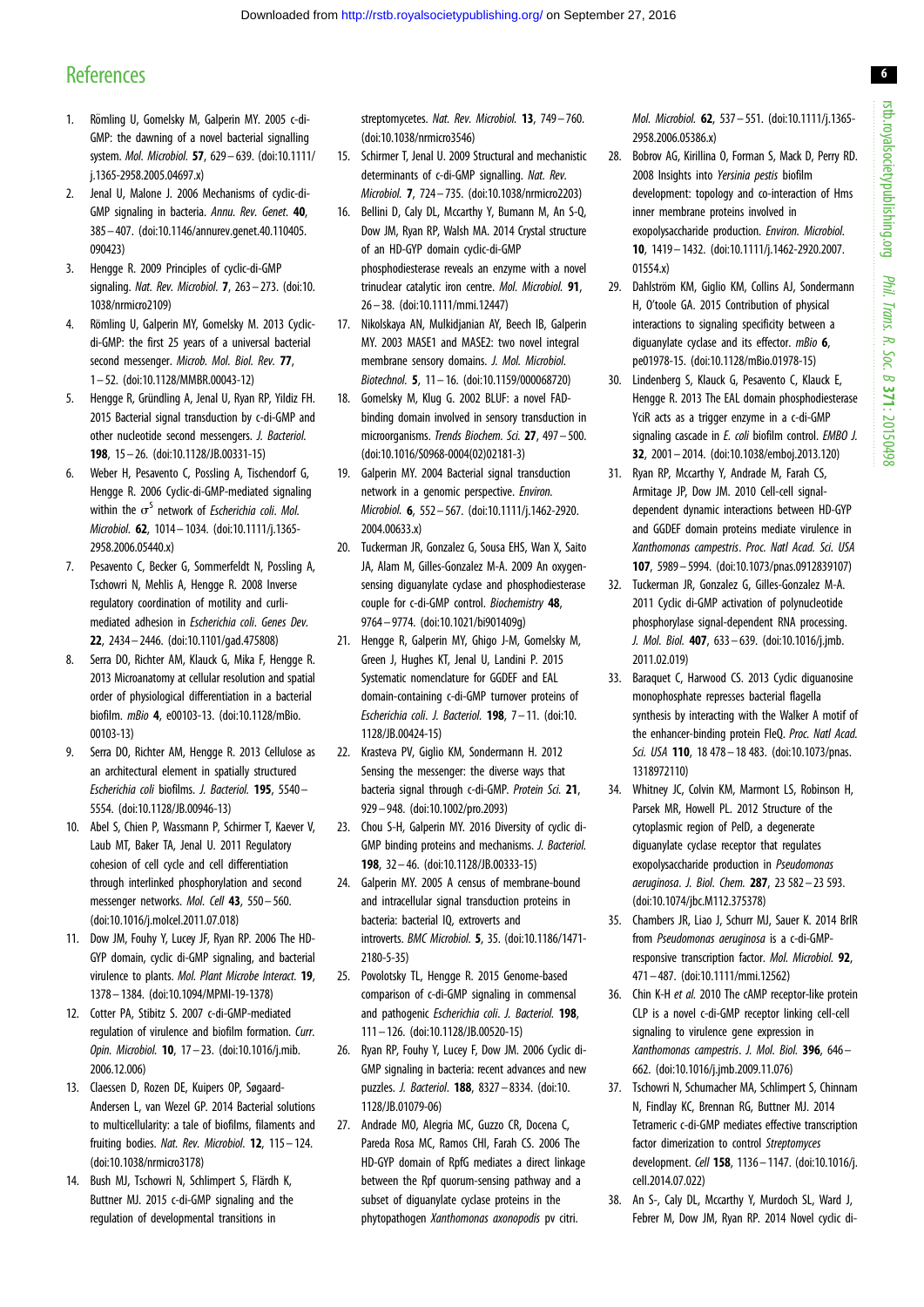<span id="page-6-0"></span>GMP effectors of the YajQ protein family control bacterial virulence. PLoS Pathog. 10, e1004429. [\(doi:10.1371/journal.ppat.1004429](http://dx.doi.org/10.1371/journal.ppat.1004429))

- 39. Alm RA, Bodero AJ, Free PD, Mattick JS. 1996 Identification of a novel gene, pilZ, essential for type 4 fimbrial biogenesis in Pseudomonas aeruginosa. J. Bacteriol.  $178$ ,  $46 - 53$ .
- 40. Amikam D, Galperin MY. 2006 PilZ domain is part of the bacterial c-di-GMP binding protein. Bioinformatics 22, 3 – 6. ([doi:10.1093/](http://dx.doi.org/10.1093/bioinformatics/bti739) [bioinformatics/bti739\)](http://dx.doi.org/10.1093/bioinformatics/bti739)
- 41. Benach J et al. 2007 The structural basis of cyclic diguanylate signal transduction by PilZ domains. EMBO J. 26, 5153– 5166. [\(doi:10.1038/sj.emboj.](http://dx.doi.org/10.1038/sj.emboj.7601918) [7601918\)](http://dx.doi.org/10.1038/sj.emboj.7601918)
- 42. Pratt JT, Tamayo R, Tischler AD, Camilli A. 2007 PilZ domain proteins bind cyclic diguanylate and regulate diverse processes in Vibrio cholerae. J. Biol. Chem. 282, 12 860– 12 870. [\(doi:10.1074/jbc.](http://dx.doi.org/10.1074/jbc.M611593200) [M611593200\)](http://dx.doi.org/10.1074/jbc.M611593200)
- 43. Boehm A et al. 2010 Second messenger-mediated adjustment of bacterial swimming velocity. Cell 141, 107– 116. [\(doi:10.1016/j.cell.2010.01.018](http://dx.doi.org/10.1016/j.cell.2010.01.018))
- 44. Fang X, Gomelsky M. 2010 A post-translational, cdi-GMP-dependent mechanism regulating flagellar motility. Mol. Microbiol. 76, 1295– 1305. [\(doi:10.](http://dx.doi.org/10.1111/j.1365-2958.2010.07179.x) [1111/j.1365-2958.2010.07179.x](http://dx.doi.org/10.1111/j.1365-2958.2010.07179.x))
- 45. Paul K, Nieto V, Carlquist WC, Blair DF, Harshey RM. 2010 The c-di-GMP binding protein YcgR controls flagellar motor direction and speed to affect chemotaxis by a 'backstop brake' mechanism. Mol. Cell 38, 128– 139. ([doi:10.1016/j.molcel.2010.03.](http://dx.doi.org/10.1016/j.molcel.2010.03.001) [001](http://dx.doi.org/10.1016/j.molcel.2010.03.001))
- 46. Steiner S, Lori C, Boehm A, Jenal U. 2013 Allosteric activation of exopolysaccharide synthesis through cyclic di-GMP-stimulated protein-protein interaction. EMBO J. 32, 354–368. ([doi:10.1038/emboj.2012.315](http://dx.doi.org/10.1038/emboj.2012.315))
- 47. Trampari E, Stevenson CEM, Little RH, Wilhelm T, Lawson DM, Malone JG. 2015 Bacterial rotary export ATPases are allosterically regulated by the nucleotide second messenger cyclic-di-GMP. J. Biol. Chem. 290, 24 470 – 24 483. ([doi:10.1074/jbc.M115.](http://dx.doi.org/10.1074/jbc.M115.661439) [661439](http://dx.doi.org/10.1074/jbc.M115.661439))
- 48. Duerig A, Abel S, Folcher M, Nicollier M, Schwede T, Amiot N, Giese B, Jenal U. 2009 Second messengermediated spatiotemporal control of protein degradation regulates bacterial cell cycle progression. Genes Dev. 23, 93– 104. ([doi:10.1101/](http://dx.doi.org/10.1101/gad.502409) [gad.502409](http://dx.doi.org/10.1101/gad.502409))
- 49. Newell PD, Monds RD, O'Toole GA. 2009 LapD is a bis-(3',5')-cyclic dimeric GMP-binding protein that regulates surface attachment by Pseudomonas fluorescens Pf0-1. Proc. Natl Acad. Sci. USA 106, 3461 – 3466. ([doi:10.1073/pnas.](http://dx.doi.org/10.1073/pnas.0808933106) [0808933106\)](http://dx.doi.org/10.1073/pnas.0808933106)
- 50. Reinders A, Hee C-S, Ozaki S, Mazur A, Boehm A, Schirmer T, Jenal U. 2016 Expression and genetic activation of cyclic di-GMP-specific phosphodiesterases in Escherichia coli. J. Bacteriol. 198, 448– 462. [\(doi:10.1128/JB.00604-15\)](http://dx.doi.org/10.1128/JB.00604-15)
- 51. Sudarsan N, Lee ER, Weinberg Z, Moy RH, Kim JN, Link KH, Breaker RR. 2008 Riboswitches in eubacteria sense the second messenger cyclic di-

GMP. Science 321, 411 – 413. [\(doi:10.1126/science.](http://dx.doi.org/10.1126/science.1159519) [1159519\)](http://dx.doi.org/10.1126/science.1159519)

- 52. Lee ER, Baker JL, Weinberg Z, Sudarsan N, Breaker RR. 2010 An allosteric self-splicing ribozyme triggered by a bacterial second messenger. Science 329, 845 – 848. [\(doi:10.1126/science.1190713](http://dx.doi.org/10.1126/science.1190713))
- 53. Smith KD, Lipchock SV, Ames TD, Wang J, Breaker RR, Strobel SA. 2009 Structural basis of ligand binding by a c-di-GMP riboswitch. Nat. Struct. Mol. Biol. 16, 1218 – 1223. [\(doi:10.1038/nsmb.1702](http://dx.doi.org/10.1038/nsmb.1702))
- 54. Ryjenkov DA, Simm R, Römling U, Gomelsky M. 2006 The PilZ domain is a receptor for the second messenger c-di-GMP: the PilZ protein YcgR controls motility in enterobacteria. J. Biol. Chem. 281, 30 310– 30 314. [\(doi:10.1074/jbc.C600179200](http://dx.doi.org/10.1074/jbc.C600179200))
- 55. Ryan RP, Tolker-Nielsen T, Dow JM. 2012 When the PilZ don't work: effectors for c-di-GMP action in bacteria. Trends Microbiol. 20, 235-242. [\(doi:10.](http://dx.doi.org/10.1016/j.tim.2012.02.008) [1016/j.tim.2012.02.008\)](http://dx.doi.org/10.1016/j.tim.2012.02.008)
- 56. Merighi M, Lee VT, Hyodo M, Hayakawa Y, Lory S. 2007 The second messenger bis-(3'-5')-cyclic-GMP and its PilZ domain-containing receptor Alg44 are required for alginate biosynthesis in Pseudomonas aeruginosa. Mol. Microbiol. 65, 876– 895. ([doi:10.](http://dx.doi.org/10.1111/j.1365-2958.2007.05817.x) [1111/j.1365-2958.2007.05817.x](http://dx.doi.org/10.1111/j.1365-2958.2007.05817.x))
- 57. Whitney JC, Howell PL. 2013 Synthase-dependent exopolysaccharide secretion in Gram-negative bacteria. Trends Microbiol. 21, 63 – 72. [\(doi:10.1016/](http://dx.doi.org/10.1016/j.tim.2012.10.001) [j.tim.2012.10.001](http://dx.doi.org/10.1016/j.tim.2012.10.001))
- 58. Krasteva PV, Fong JCN, Shikuma NJ, Beyhan S, Navarro MVAS, Yildiz FH, Sondermann H. 2010 Vibrio cholerae VpsT regulates matrix production and motility by directly sensing cyclic di-GMP. Science 327, 866-868. [\(doi:10.1126/science.1181185\)](http://dx.doi.org/10.1126/science.1181185)
- 59. Little RH, Grenga L, Saalbach G, Howat AM, Pfeilmeier S, Trampari E, Malone JG. 2016 Adaptive remodeling of the bacterial proteome by specific ribosomal modification regulates Pseudomonas infection and niche colonisation. PLoS Genet. 12, e1005837. ([doi:10.1371/journal.pgen.1005837](http://dx.doi.org/10.1371/journal.pgen.1005837))
- 60. Lori C, Ozaki S, Steiner S, BöHm R, Abel S, Dubey BN, Schirmer T, Hiller S, Jenal U. 2015 Cyclic di-GMP acts as a cell cycle oscillator to drive chromosome replication. Nature 523, 236– 239. [\(doi:10.1038/](http://dx.doi.org/10.1038/nature14473) [nature14473](http://dx.doi.org/10.1038/nature14473))
- 61. Chatterjee D, Cooley RB, Boyd CD, Mehl RA, O'toole GA, Sondermann H. 2014 Mechanistic insight into the conserved allosteric regulation of periplasmic proteolysis by the signaling molecule cyclic-di-GMP. Elife 3, e03650. ([doi:10.7554/eLife.03650\)](http://dx.doi.org/10.7554/eLife.03650)
- 62. Huberts DH, Van Der Klei IJ. 2010 Moonlighting proteins: an intriguing mode of multitasking. Biochim. Biophys. Acta 1803, 520– 525. [\(doi:10.](http://dx.doi.org/10.1016/j.bbamcr.2010.01.022) [1016/j.bbamcr.2010.01.022](http://dx.doi.org/10.1016/j.bbamcr.2010.01.022))
- 63. Commichau FM, Stülke J. 2008 Trigger enzymes: bifunctional proteins active in metabolism and controlling gene expression. Mol. Microbiol. 67. 692 – 702. [\(doi:10.1111/j.1365-2958.2007.06071.x](http://dx.doi.org/10.1111/j.1365-2958.2007.06071.x))
- 64. Ostrovsky De Spicer P, Maloy S. 1993 PutA protein, a membrane-associated flavin dehydrogenase, acts as a redox-dependent transcriptional regulator. Proc. Natl Acad. Sci. USA 90, 4295 – 4298. [\(doi:10.1073/](http://dx.doi.org/10.1073/pnas.90.9.4295) [pnas.90.9.4295](http://dx.doi.org/10.1073/pnas.90.9.4295))
- 65. Alén C, Sonenshein AL. 1999 Bacillus subtilis aconitase is an RNA-binding protein. Proc. Natl Acad. Sci. USA 96, 10 412– 10 417. ([doi:10.1073/](http://dx.doi.org/10.1073/pnas.96.18.10412) [pnas.96.18.10412\)](http://dx.doi.org/10.1073/pnas.96.18.10412)
- 66. Joly N, Danot O, Schlegel A, Boos W, Richet E. 2002 The Aes protein directly controls the activity of MalT, the central transcriptional activator of the Escherichia coli maltose regulon. J. Biol. Chem. 277, 16 606 – 16 613. [\(doi:10.1074/jbc.M200991200](http://dx.doi.org/10.1074/jbc.M200991200))
- 67. Schreiber V, Steegborn C, Clausen T, Boos W, Richet E. 2000 A new mechanism for the control of a prokaryotic transcriptional regulator: antagonistic binding of positive and negative effectors. Mol. Microbiol. 35, 765– 776. ([doi:10.1046/j.1365-2958.](http://dx.doi.org/10.1046/j.1365-2958.2000.01747.x) [2000.01747.x](http://dx.doi.org/10.1046/j.1365-2958.2000.01747.x))
- 68. Zdych E, Peist R, Reidl J, Boos W. 1995 MalY of Escherichia coli is an enzyme with the activity of a beta C-S lyase (cystathionase). J. Bacteriol. 177, 5035– 5039.
- 69. Tanaka Y, Kimata K, Aiba H. 2000 A novel regulatory role of glucose transporter of Escherichia coli: membrane sequestration of a global repressor Mlc. EMBO J. 19, 5344– 5352. ([doi:10.1093/emboj/19.](http://dx.doi.org/10.1093/emboj/19.20.5344) [20.5344\)](http://dx.doi.org/10.1093/emboj/19.20.5344)
- 70. Römling U, Sierralta WD, Eriksson K, Normark S. 1998 Multicellular and aggregative behaviour of Salmonella typhimurum strains is controlled by mutations in the agfD promoter. Mol. Microbiol. 28, 249 – 264. [\(doi:10.1046/j.1365-2958.1998.](http://dx.doi.org/10.1046/j.1365-2958.1998.00791.x) [00791.x](http://dx.doi.org/10.1046/j.1365-2958.1998.00791.x))
- 71. Evans ML, Chapman M. 2014 Curli biogenesis: order out of disorder. Biochim. Biophys. Acta 1843, 1551– 1558. ([doi:10.1016/j.bbamcr.2013.09.010\)](http://dx.doi.org/10.1016/j.bbamcr.2013.09.010)
- 72. Yousef KP, Streck A, Schütte C, Siebert H, Hengge R, Von Kleist M. 2015 Logical-continuous modelling of post-translationally regulated bistability of curli fiber expression in Escherichia coli. BMC Bioinform. 9, 39.
- 73. Serra DO, Hengge R. 2014 Stress responses go three-dimensional - the spatial order of physiological differentiation in bacterial macrocolony biofilms. Environ. Microbiol. 16, 1455 – 1471. ([doi:10.1111/1462-2920.12483](http://dx.doi.org/10.1111/1462-2920.12483))
- 74. Schmidt AJ, Ryjenkov DA, Gomelsky M. 2005 The ubiquitous protein domain EAL is a cyclic diguanylate-specific phosphodiesterase: enzymatically active and inactive EAL domains. J. Bacteriol. 187, 4774 – 4781. ([doi:10.1128/JB.187.](http://dx.doi.org/10.1128/JB.187.14.4774-4781.2005) [14.4774-4781.2005\)](http://dx.doi.org/10.1128/JB.187.14.4774-4781.2005)
- 75. Sommerfeldt N, Possling A, Becker G, Pesavento C, Tschowri N, Hengge R. 2009 Gene expression patterns and differential input into curli fimbriae regulation of all GGDEF/EAL domain proteins in Escherichia coli. Microbiology 155, 1318 – 1331. ([doi:10.1099/mic.0.024257-0](http://dx.doi.org/10.1099/mic.0.024257-0))
- 76. Sundriyal A, Massa C, Samoray D, Zehender F, Sharpe T, Jenal U, Schirmer T. 2014 Inherent regulation of EAL domain-catalyzed hydrolysis of second messenger cyclic di-GMP. J. Biol. Chem. 289. 6978– 6990. ([doi:10.1074/jbc.M113.516195](http://dx.doi.org/10.1074/jbc.M113.516195))
- 77. Shimada T, Yamamoto K, Ishihama A. 2011 Novel members of the Cra regulon involved in carbon metabolism in Escherichia coli. J. Bacteriol. 193, 649– 659. [\(doi:10.1128/JB.01214-10](http://dx.doi.org/10.1128/JB.01214-10))